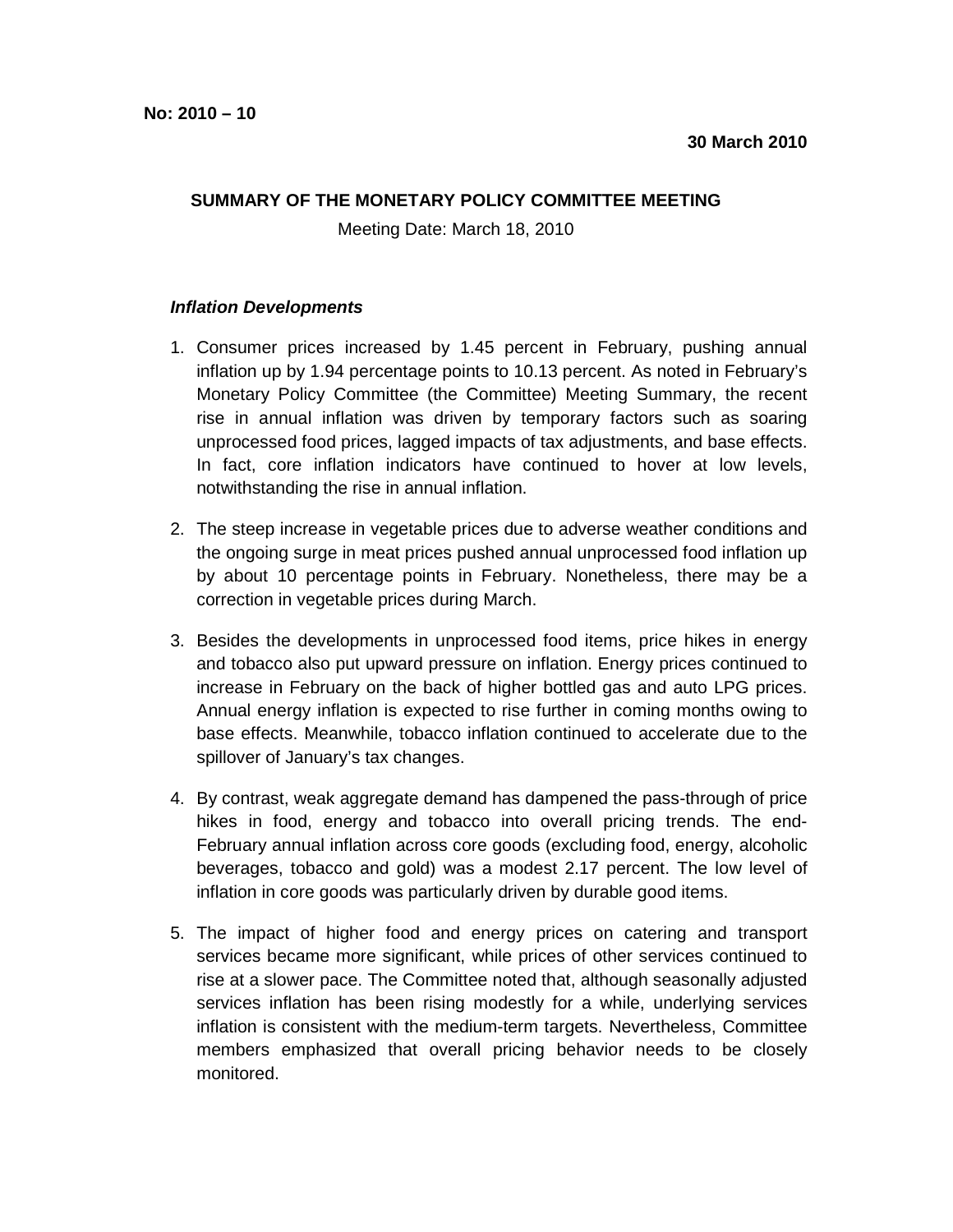## **Factors Affecting Inflation**

- 6. Recent data releases suggest that a moderate recovery in economic activity is ongoing. Industrial production grew by 12.1 percent year-on-year in January, which is equivalent to 16.1 percent in calendar adjusted terms. The seasonally adjusted industrial production index was up 0.3 percent month-on-month, pointing to ongoing yet slower growth. Leading indicators suggest that industrial production has continued to recover in February and March.
- 7. Domestic demand is following a gradual growth trend. The recent growth in labor compensation and favorable developments across credit markets are supporting the recovery in private consumption. Production and imports data indicate that private consumption demand increased moderately during the final quarter of 2009. Moreover, releases on consumer goods production in January signal an ongoing recovery in private consumption demand. In addition, new order indices in the PMI show that the recovery in private consumption demand continued into the first quarter, albeit at a slower pace, which is also supported by the flattening of consumer confidence indices.
- 8. Production and imports data for capital goods suggest that the recovery in private investment demand has yet to gain momentum. Indicators of resource utilization, such as capacity utilization in the manufacturing industry and hours worked per capita, remain weak, while manufacturing firms continue to view their production capacity as "more than sufficient", considering their current order books and demand expectations. Investment demand is expected to continue to grow moderately in the upcoming period. Yet, insufficient and uncertain aggregate demand is likely to restrain new investments in the manufacturing industry, given the weak global growth outlook. Accordingly, the Committee expects investment demand to remain below pre-crisis levels for a while.
- 9. Uncertainty regarding foreign demand remains. The Committee emphasized that the outlook for existing export markets, particularly the euro area, remains weak, and reiterated that the recovery in exports would be gradual, which is demonstrated by the recent trends in leading indicators for exports. Thus, it will take a while before industrial capacity utilization rates return to pre-crisis levels.
- 10. Although employment conditions continue to improve, unemployment rates remain at high levels. Seasonally adjusted data for December indicate that non-farm employment continues to recover. Weak foreign demand continued to restrain industrial employment, while the recovery in construction and services sectors helped non-farm employment return to pre-crisis levels.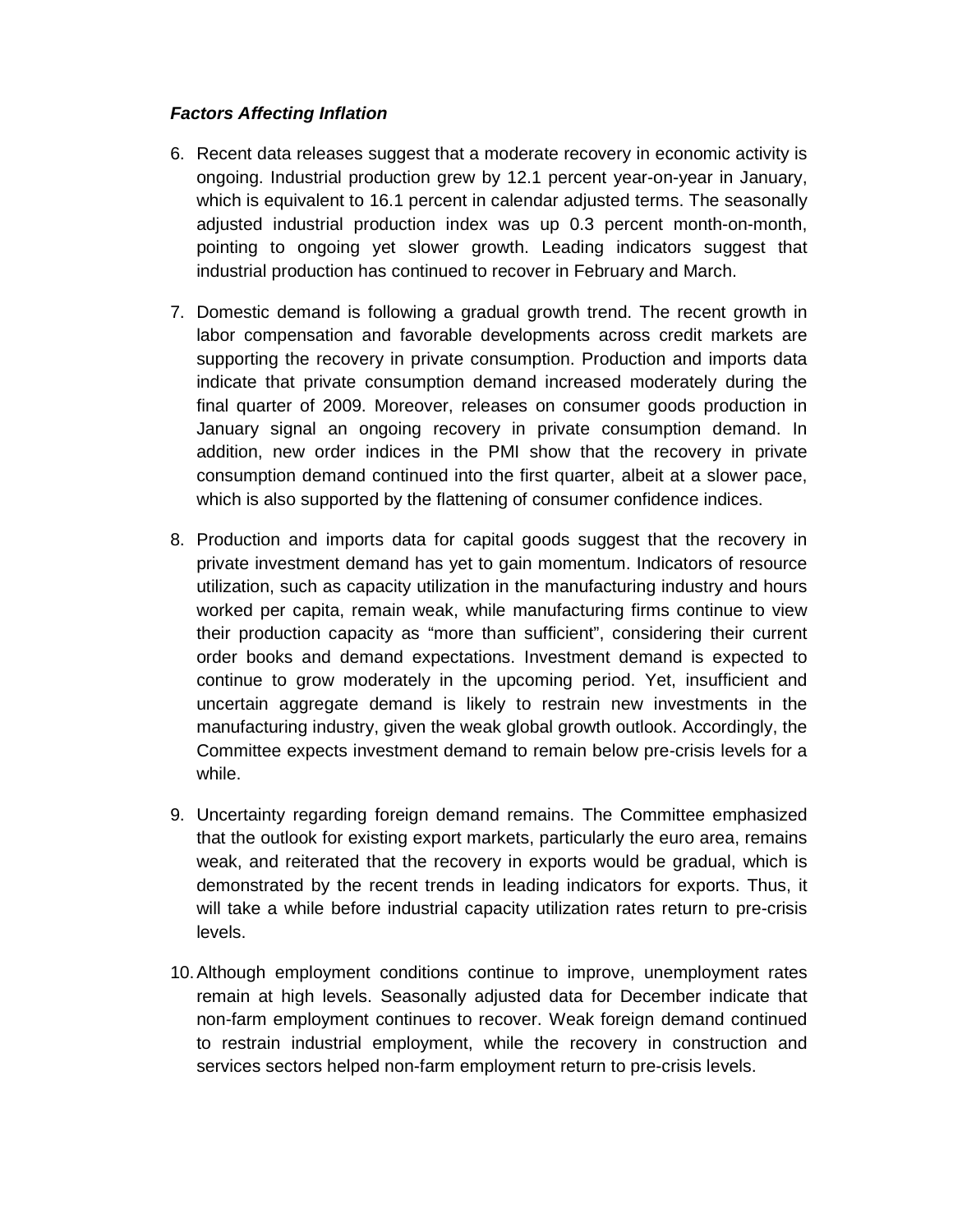11. Overall, recent data releases suggest that the economic recovery is ongoing. The lagged effects of monetary policy actions on domestic demand have become more pronounced, while the weak outlook for global growth continues to dampen resource utilization in tradable sectors. Overall, the Committee continues to expect the economic recovery to be gradual.

## **Monetary Policy and Risks**

- 12. Monetary policy decisions are based on the medium-term outlook for inflation, rather than temporary price developments. However, the Committee members indicated that, for the purpose of managing expectations, it might be useful to inform economic agents about the likely path of inflation in the short term, given that inflation currently hovers significantly above the target.
- 13. With the partial correction in unprocessed food prices, the Committee members expect inflation to drop to single digit levels in March. However, the Committee indicated that inflation would display fluctuations in 2010 owing to the base effects driven by the temporary tax cuts and volatile unprocessed food prices during 2009. Temporary tax cuts implemented in March 2009, which were withdrawn partly in June and fully in October, would lead to rising inflation rates during March and April, and a decrease in inflation rates during June and October of 2010. Moreover, unprocessed food inflation registered a historically high print in the last quarter of 2009, following a historical low during the third quarter. These strong base effects would likely lead to fluctuations in headline inflation throughout 2010, therefore making it difficult to assess underlying trend inflation. In this respect, the Committee underscored that economic agents should closely monitor the Central Bank's reports and statements regarding inflation developments.
- 14. The Committee stated that the impact of the sharp increases in unprocessed food prices during the last quarter of 2009 would ease in the final quarter of 2010. Likewise, the 1.9 percentage point impact of the recent tax hikes on inflation would dissipate during the January-February period of 2011. Accordingly, inflation would continue to hover significantly above target for some time, however, it would then revert to a downward trend as the temporary factors taper off starting in the last quarter of the year, and decline to levels consistent with inflation targets by early 2011.
- 15. Core inflation indicators would increase in the short term as well, especially during March and April, owing to the base effects driven by the temporary tax cuts of the previous year. However, in line with the modest recovery in aggregate demand conditions, core inflation indicators would continue to remain below the target.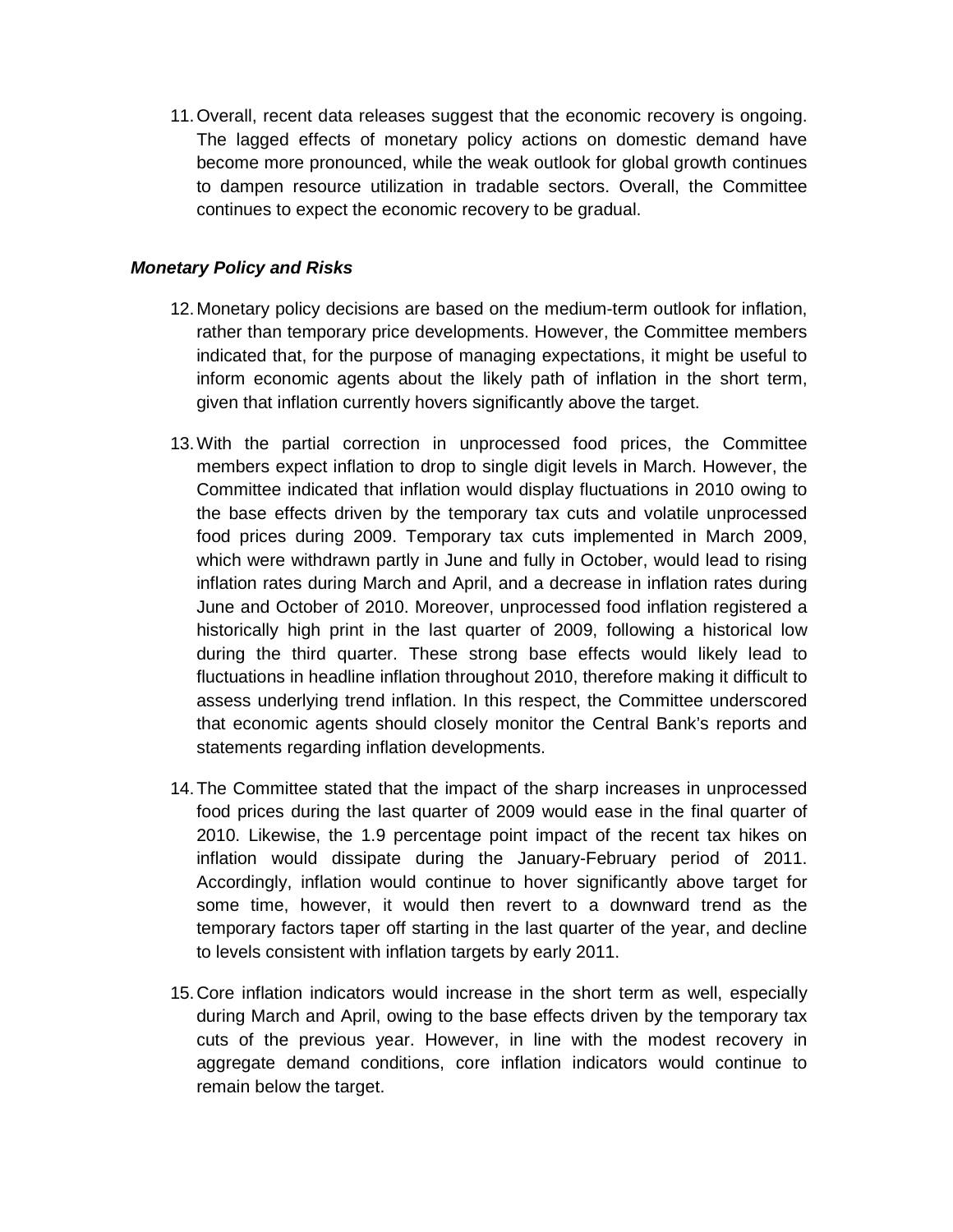- 16. Increasing headline inflation is having an adverse impact on inflation expectations. The current state of aggregate demand conditions is expected to dampen the pass-through of the rise in unprocessed food and administered prices on overall prices. Still, the Committee members underscored the importance of closely monitoring price setting behavior, given that Turkey has had to cope with high levels of inflation in the past.
- 17. Credit markets have continued to improve in response to the monetary easing. Committee members noted that easing financial conditions have been strengthening the expansionary impact of monetary policy. Commercial loans have recovered significantly in the first two months of the year, while the recovery in consumer loans has been relatively more moderate. The Committee indicated that lagged impacts of the monetary easing would continue to support the credit markets, yet high levels of unemployment rates and relatively tight external financing conditions would restrain credit growth.
- 18. The global economy continues to recover. However, the high levels of budget deficits on a global scale and ongoing problems in credit and real estate markets continue to pose downside risks on global activity, particularly in developed economies.
- 19. Overall, despite recent improvements, there are still lingering problems across the global economy. Accordingly, the Committee has reiterated that it would be necessary to keep policy rates at low levels for a long period of time. However, the CBT will not hesitate to tighten monetary policy sooner than envisaged in the baseline scenario of the Inflation Report, should the recent increase in inflation expectations lead to a deterioration in price setting behavior.
- 20. Increasing budget deficits on a worldwide scale, particularly across developed economies, continue to pose risks on inflation expectations and thus on longer-term global interest rates. In fact, recently, long-term interest rates across developed economies have been displaying significant increases. Countries with relatively sounder banking systems and prudent fiscal policies would be more resilient against such risks. In this respect, the Committee will continue to monitor fiscal policy developments closely while formulating monetary policy. Should the goals set out in the Medium Term Program be implemented through institutional and structural improvements, rather than tax and administered price hikes, it would be possible to keep policy rates at single digit levels over the medium term.
- 21. Since the last quarter of 2008, the CBT, without prejudice to its primary objective of price stability, has focused on containing the adverse effects of the global crisis on the domestic economy—which has been achieved to a large extent. Monetary policy will continue to focus on price stability in the period